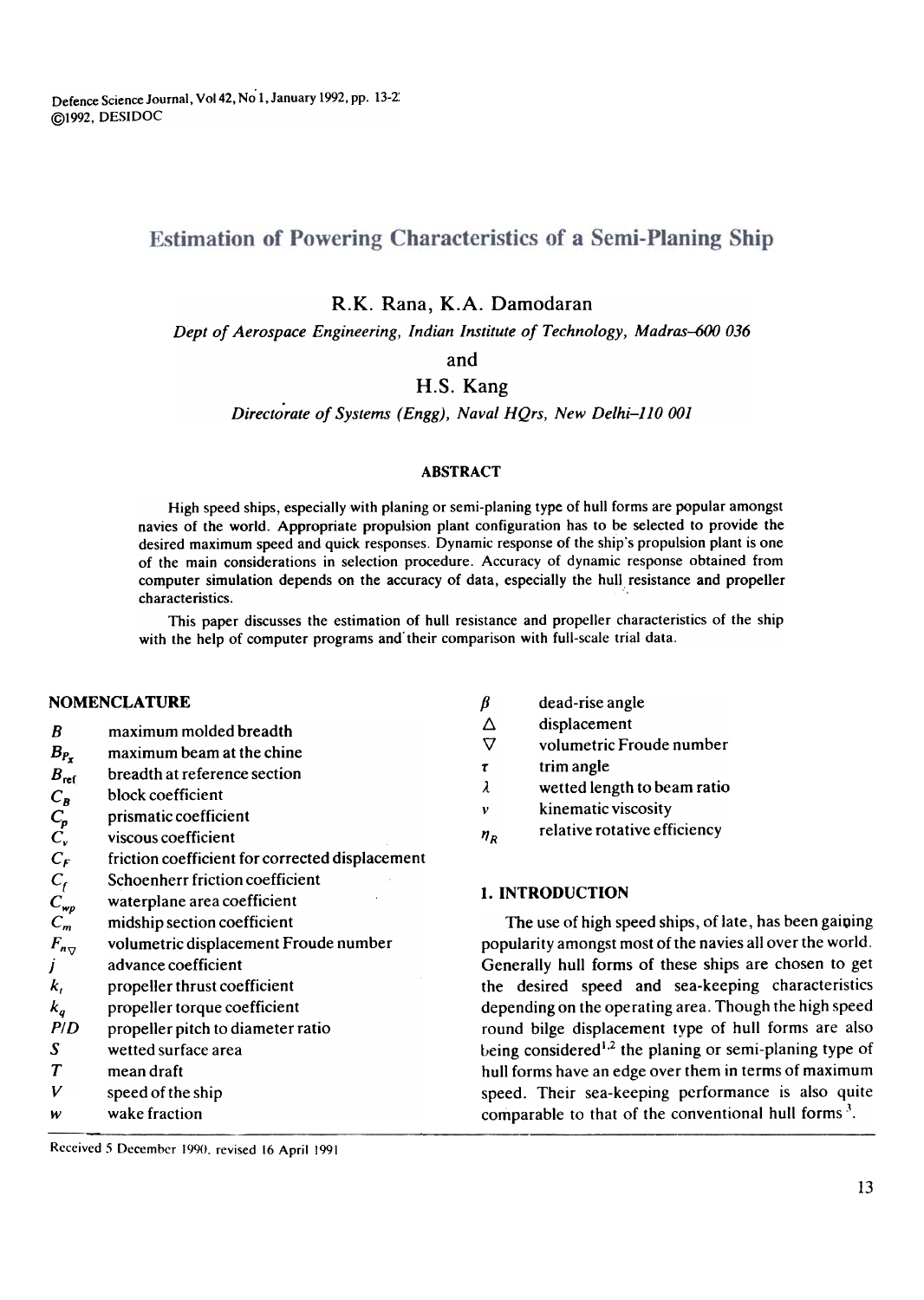Proper selection of an appropriate propulsion plant configuration to meet the desired maximum speed and quick responses to the given speed demand is a difficult task. If the hull form and the propellers are fixed, there is very little room left for making changes in them to improve the dynamic response of the ship. This is generally the case when one is considering the possibility of fitting the ship with a different propulsion plant configuration from the existing one.

To ensure the dynamic response of the ship's propulsion plant is better than or at least equal to that of the already existing propulsion plant configuration, one has to resort to ship simulation technique. This technique will help in predicting such responses and the evaluation of the control system provided the hull resistance and propeller characteristics are known accurately.

This paper discusses the estimation of ship's resistance and propeller characteristics with the help of computer programs developed and compares the results with those obtained from full-scale trials. The ship considered here has a semi-planing type hull and is propelled by gas turbines driving two shafts having a fixed pitch propeller.

# 2. PREDICTION OF RESISTANCE CHARACTERISTICS

Various methods generally available to determine the resistance characteristics of the ship are: (i) theoretical analysis, (ii) model testing of hull and propeller, (iii) statistical analysis, (iv) resistance prediction from systematic series data, and (v) full-scale trials of the ship.

Theoretical analysis requires a sound knowledge of the equations governing the hull resistance and solving them with the help of computers. The formulation of the governing equations, their computations and validation of the results is quite demanding and time consuming. Model testing could be carried out provided such facilities exist within the country. The existing facilities are not adequate enough in terms of maximum speed that could be achieved and accuracy of the results.

Statistical analysis requires a large database from model tests and full-scale ship trials. Multiple regression analysis is then performed on the database and empirical relations developed. Thus, given the hull parameters, predictions of resistance characteristics can be made.

Accuracy of this prediction will be dependant on the closeness of the hull under consideration to the mean value in normal distribution of the database.

Prediction of resistance characteristics is also carried out from the systematic series data of a particular type of ship. Some of the known high speed series are : planing type series<sup>4.5</sup> 62 and 65, high speed displacement forms series $64$ , high speed round bottom boats series<sup>7</sup> 63, and high displacement length ratio trawler series $8$ . In advanced countries various agencies have their own systematic series for each type of hull, viz. displacement, semi-displacement, planing, etc. Such a systematic series data for the type of vessel under consideration is not available at present in India.

There is an advantage in measuring resistance, ctc from full-scale trials since the 'scale effects' are not present. However, full-scale trials present their own set of difficulties, since the environment in which the ship is being tested is uncontrolled.

In view of the above, the present study was conducted based on statistically analysed data and comparing them with the data obtained from full-scale ship trials.

## 2.1 Particulars.of the Ship

Particulars of the ship for which resistance characteristics have been estimated are shown in Table 1.

| Parameter             | Value             |
|-----------------------|-------------------|
| Type of hull form     | Hard chine        |
| $L_{pp}/B_{\rm ref}$  | 4.853             |
| $B_{\rm ref}/T$       | 4.6364            |
| $S/\nabla^{2/3}$      | 7.5544            |
| $C_B$                 | 0.40418           |
| $C_p$                 | 0.7181            |
| $C_{wp}$              | 0.7127            |
| $C_m$                 | 0.5628            |
| $\beta_{\rm midship}$ | 15 <sub>deg</sub> |
| $\beta_{\rm transom}$ | 4 deg             |

## Table I. Particulars of hull resistance characteristics

#### 2.2 Resistance Prediction by Holtrop's Method

A statistically analysed resistance prediction method has been proposed by Holtrop<sup>9</sup> and Holtrop and Menen<sup>10</sup>. They have carried out the regression analysis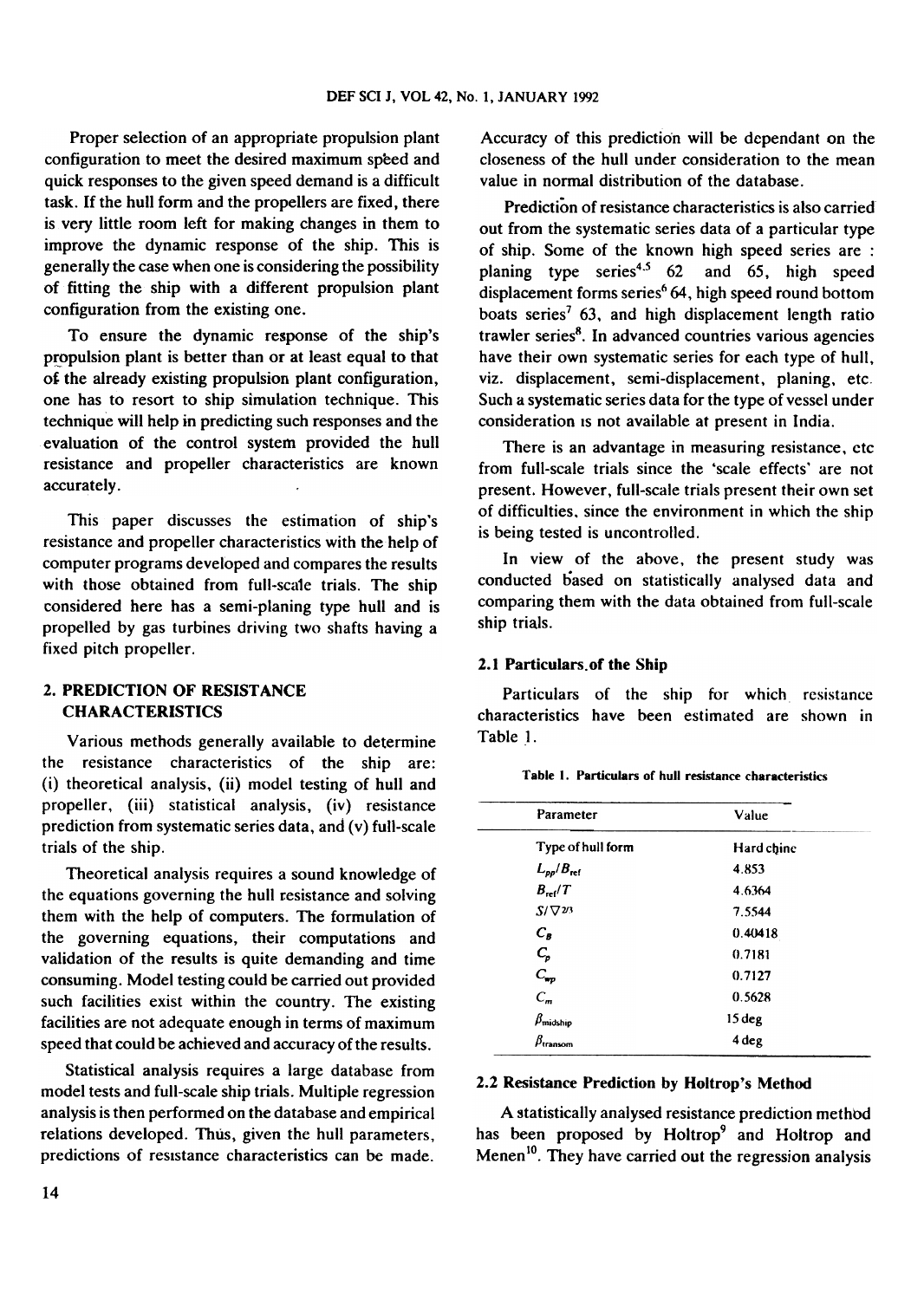based on the results of tests on more than 300 models and full-scale test data. Empirical relations have thus been developed by them for calculation of various elements of the total resistance of the ship. Total resistance is a combination of frictional, wave, appendages, bulbous bow, transom and model ship correlation resistance.

These empirical relations/formulae are quite exhaustive and take care of differrent types of hull shapes, appendages, bulbous bow, etc. These have been implemented on a computer. Once the geometrical details of the hull, its appendages, etc are known, ship's resistance can be predicted based on these relations. A generalised computer program has been developed to do the number crunching and iterations making use of the large number of formulae given. This program has been written in Turbo C language and can be used on an ordinary PC AT. The logical/numerical errors in the program developed were corrected with the help of test input and output data<sup>9</sup>.

# 2.3 Resistance Prediction by Savitsky and Brown's method

Savitsky and  $Brown<sup>11</sup>$  have given a resistance prediction method for the planing type of hulls for pre-planing and planing regimes separately. In the pre-planing regime they reported regression artalysis carried out by Mercier and Savitsky<sup>12</sup>of the smooth water resistance data of seven transom stern hull series, which includes 118 separate hull forms.

The range of geometric characteristics for all the seven series has been summarized and given in the form of table". The resistance prediction equation derived from the resistance data of the above mentioned 118 models, is based on the following four parameters.

$$
X = w_L
$$

 $Z \nabla / B_{P_x}$ 

$$
U \quad \sqrt{2}i \tag{3}
$$

$$
W = A_T / \Lambda_x \tag{4}
$$

The original equation had 27 terms out of which the lesser significant were eliminated to arrive at Eqn (5) which gave a reasonable fit.

$$
R_{T} / \triangle = A_{1} + A_{2}X + A_{4}U + A_{5}W + A_{6}XZ
$$
  
+  $A_{7}XU + A_{8}XW + A_{9}ZU + A_{10}ZW$   
+  $A_{15}W^{2} + A_{18}XW^{2} + A_{19}ZX^{2}$   
+  $A_{24}UW^{2} + A_{27}WU^{2}$  (5)

Values of the 14 terms corresponding to  $F_{\eta\tau}$  varying between 1.0 to 2.0 in steps of 0.1 are also given<sup>11</sup>. Terms for all values of  $F_{n, \nabla}$  may not be necessary always because each ship may move into planing regime at a different value of  $F_{\eta,\nabla}$ . The values of the 14 terms in the resistance prediction equation given are applicable for a 100, 000 Ibs displacement ship only. For ships having any other displacement the resistance calculated from the earlier equation can be corrected as per the following relation.

$$
(R_T/\triangle)_{\text{corr}} = (R_T/\triangle)_{100,000} + |(C_F + C_A) - C_{F_{100,000}}| (1/2) (S/\nabla^{2/3}) F_{n\nabla}^2
$$
 (6)

where  $(R_T/\Delta)_{\text{corr}}$  is the corrected value of  $R_T/\Delta$ ,  $(R_T/\Delta)_{100,000}$  is the value of  $R_T/\Delta$  for  $\Delta$  (100,000 lbs seawater, from Eqn (5)), and  $C_{F100,000}$  is the Schoenherr friction coefficient corresponding to Reynold number and is given by

$$
C_{f100,000} = (F_{n\triangledown} (L_{WL}/\triangledown^{1/3})\sqrt{(32.2 \times 100,000/64) / \nu}
$$

Resistance in the planing regime can be calculated with the help of the following equation

$$
R_T = \Delta \tan \tau + 0.5 \rho V^2 \lambda B_{P_X}^2 C_f / \cos \tau \cos \beta \qquad (7)
$$

The Schoenherr friction coefficient  $C_f$  corresponds to a Reynolds number,  $R_N = \lambda B_{P_X} V/v$ 

A computer program has been made to solve the various equations for predicting pre-planing resistance and calculating iteratively lift coefficient for zero dead-rise. The numerical/logical errors in the program developed were corrected with the help of test input and output data by Savitsky and Brown<sup>11</sup>

# 3. PREDICTION OF PROPELLER .CHARACTERISTICS

If the geometrical details are available, the characteristics of a given propeller can be determined by one of the four methods: (i) model testing, (ii) theo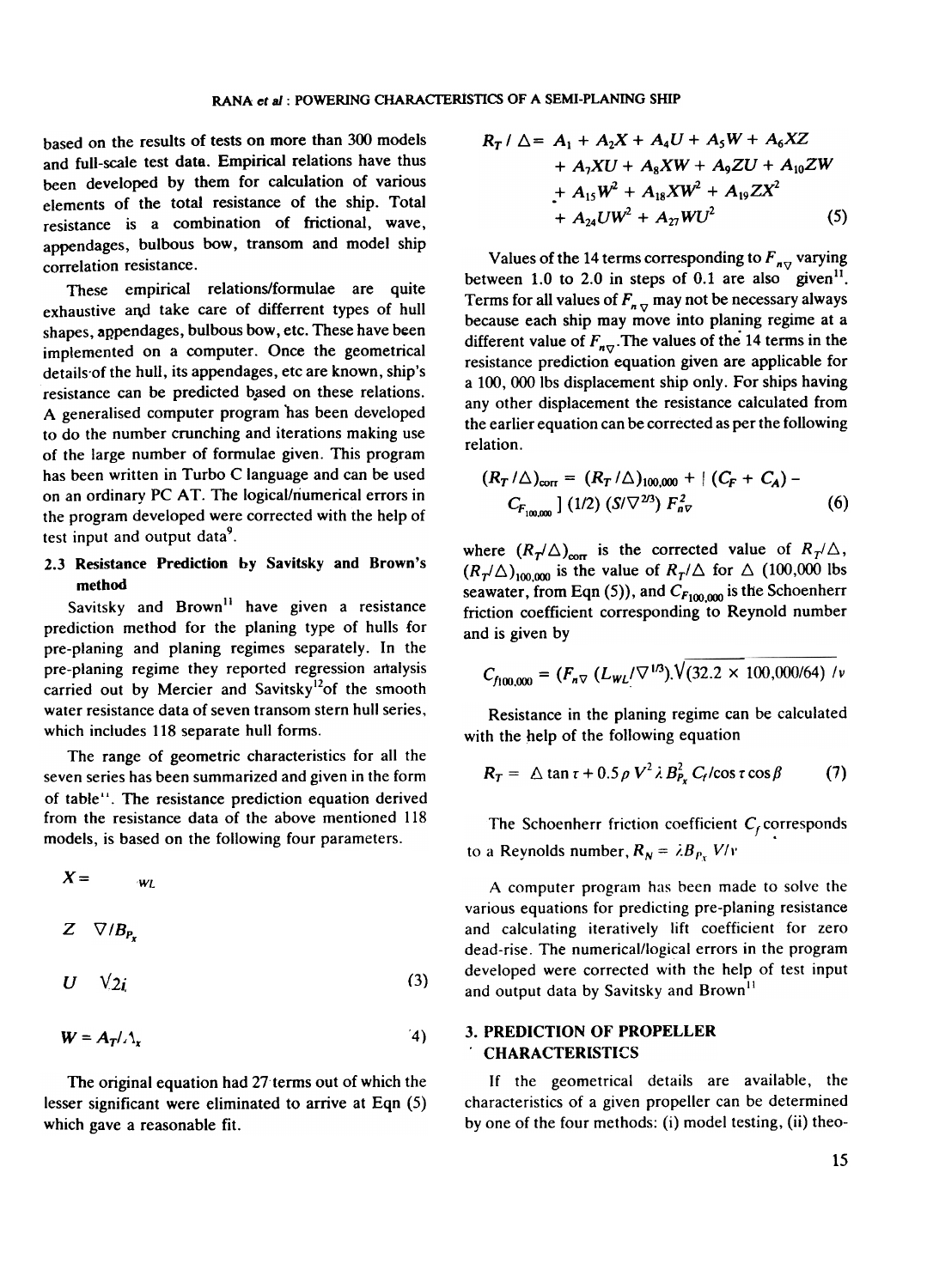retical analysis, (iii) matching with the known series data, and (iv) full-scale trials of the ship.

Model testing requires a suitable tank and a tunnel in order to determine the cavitation characteristics of the model propeller over the complete operating range which is time consuming and very expensive. Theoretical prediction is possible, but some input is still required from the model tests<sup>13,14</sup>.

The third alternative (used in this study) is to try and match the given propeller with other well-known series by comparing their geometrical features. One to one geometrical similarity was not found between the given propeller and those generally used for high speed  $craths$ <sup>15-20</sup>

 $0.25$ 

The four propellers namely, Gawn series, Gawn and Burrill series, SSPA series, and Wageningen B series, whose open water characteristics  $(k_a, k_t, \text{vs } J)$ , available in the form of graphs were picked up from the literature. They were then expressed as third degree polynomial curves. Thus equations were obtained for thrust and torque coefficients as functions of advance coefficient and propeller pitch  $(P)$  to diameter  $(D)$  ratio so that for a particular propeller,  $k_q$  and  $k_l$  values can be calculated for any value of  $J$  and  $P/D$  ratio.

The torque and thrust characteristics of the four propeller series are plotted for a particular P/D ratio in Figs 1 and 2. All of them exhibit similar characteristics except the B series, which is mainly used for merchant



Figure 1. The relationship between thrust coefficient and advance coefficient of propellers,  $p/d = 1.45$ , 3 blades



Figure 2. The relationship between torque coefficient and advance coefficient of propellers,  $p/d = 1.45$ , 3 blades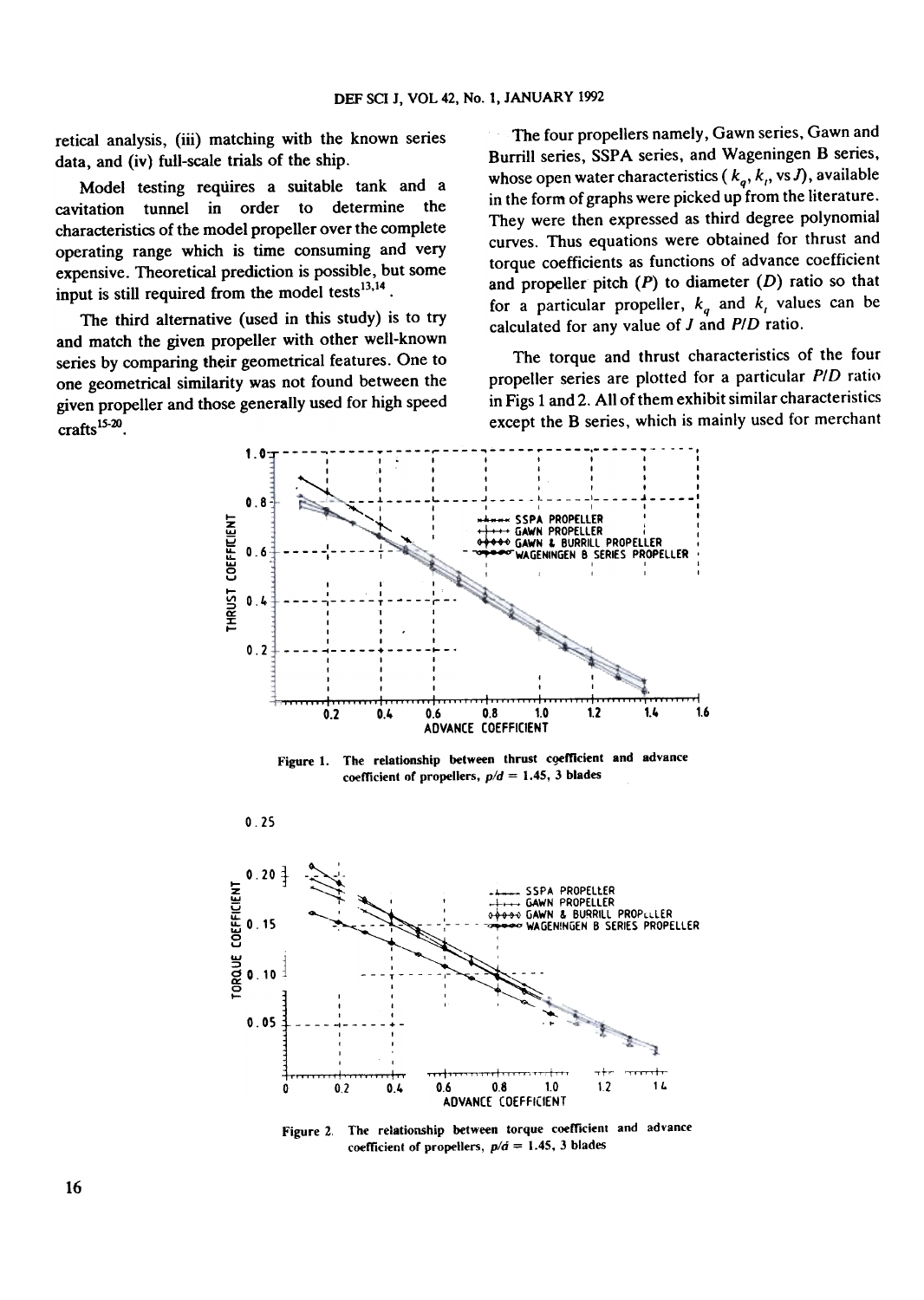ships. This implies that characteristics of any one of them can be considered for initial powering calculations. Later this can be modified suitably based on the full scale trials on the ship or model testing of the propeller. However, this is true only under non-cavitating conditions of the propeller. But in actual practice all propellers used for high speed crafts are generally cavitating types especially in the higher speed range. The authors had access only to the open water characteristics of Gawn and Burrill series propellers for 6 different cavitation numbers. These curves were digitised for  $P/D$  ratios of 1.4 and 1.6 and stored in the program as a look-up table. A program was written for the interpolation of these characteristics for  $P/D = 1.45$ . The results are shown in Figs 3 and 4. These have been used for the powering predictions in this paper.

The last technique available is to conduct full-scale trials. This requires a ship adequately instrumented for measuring thrust, torque and rpm of the propeller shaft and conducting trials on it to derive the partial or complete open water charateristics.

## **4. PROPULSIVE FACTORS**

Propulsive factors of the ship namely, wake fraction, thrust deduction fraction and the relative rotative efficiency, can be statistically predicted. To predict the powering characteristics in this study these factors have been taken from two different sources.

Holtrop<sup>10</sup> has given a generalised formula for these parameters for a twin screw arrangement :

$$
w = 0.3095 C_B + 10 C_V C_B - 0.23 D/VBT
$$
 (8)



The relationship between thrust coefficient and advance Figure 3. coefficient of Gawn and Burrill propeller,  $p/d = 1.45$ .



The relationship between torque coefficient and advance Figure 4. coefficient of Gawn & Burrill propeller,  $p/d = 1.45$ .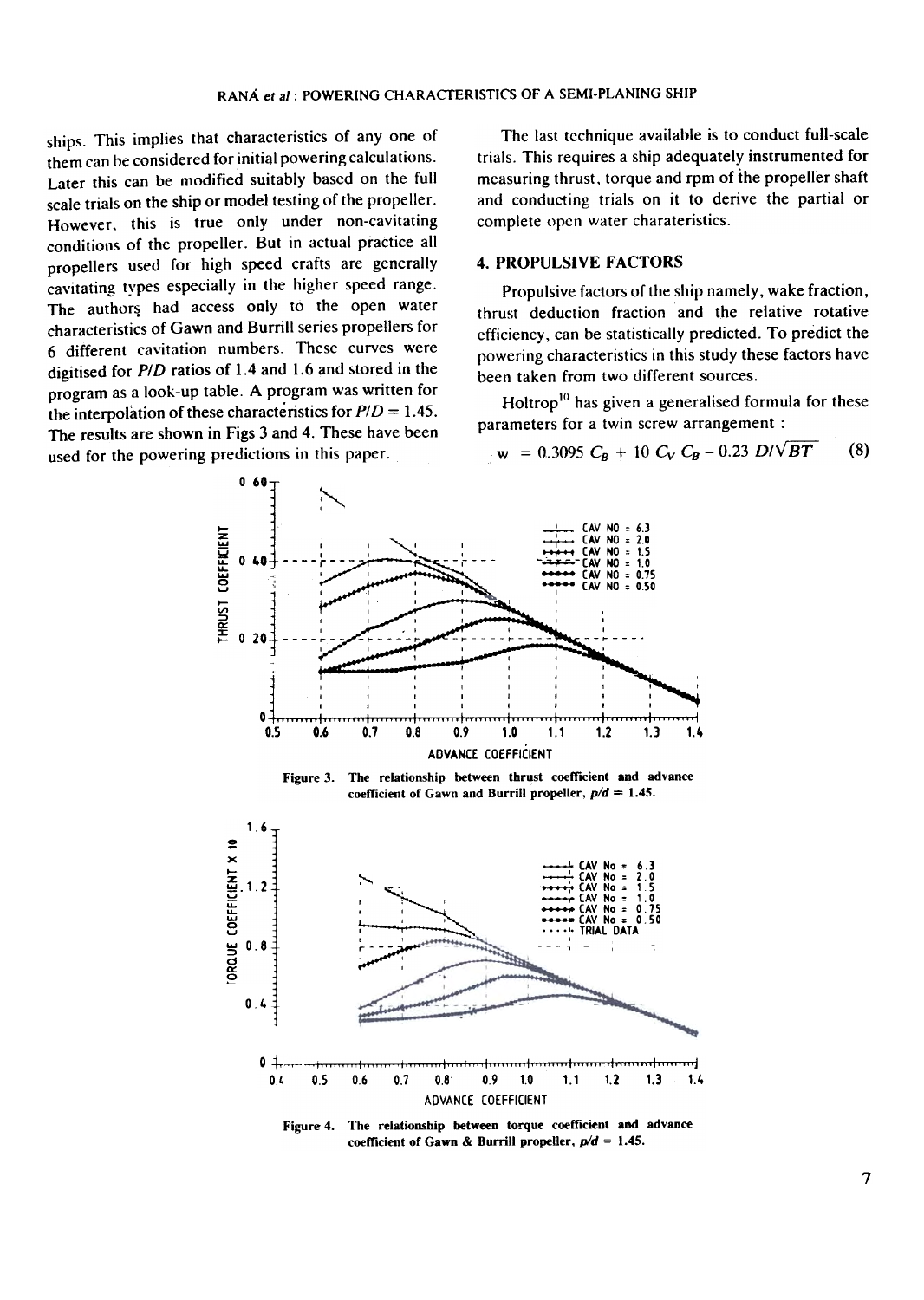$$
t = 0.325 C_B - 0.1885 D / \sqrt{BT}
$$
 (9)

$$
\eta_R = 0.9737 + 0.111 (C_p - 0.225 \text{ lcb})
$$
  
-10.06325 *P/D* (10)

Blount and  $Fox<sup>21</sup>$  have presented similar data in a graphical form showing their variations with Froude number based on volumetric displacement specifically for planing vessels. The source for these data has once again been the large number of model and full-scale experimental data for a twin screw craft. The graphs are shown in Fig. 5.

## 5. FULL-SCALE TRIALS

To compare the predictions made for the hull and propeller characteristics, full-scale trial of the ship was carried out. The ship was equiped to measure propeller shaft torque (torsionometer) and speed (shaft speed tachometer), ship's speed over the ground and position (decca trisponder), and wind speed and direction (anemometer) with the help of a computer-based data acquisition system. Current was estimated by allowing the ship to drift for five seconds at the trial site just before the commencement of the trials.

# $(9)$  6. ANALYSIS OF RESULTS

#### 6.1 Propeller Characteristics

From the propeller shaft torque values recorded for various steady ship's speed during full-scale trial, the torque coefficients were determined. The water vapour pressure was determined at sea water temperature recorded during trials. Density of sea water at trial site was measured and was used for determining torque coefficients. Percentage difference in the values of the torque coefficient determined from Gawn and Burrill series and those evaluated from trials data at the same cavitation number and advance coefficient were calculated. These valucs havc been plottcd in Fig. 6 with respect to cavitation number. The percentage difference is increasing with cavitation number and could be attributed to the following reason<sup>22</sup>.

Although it is usual to assume that the cavitation will occur when the pressure has fallen to the vapour pressure of water, this view is too optimistic. The vapour pressure of fresh distilled water is very small at thc average temperature of sea water, only some 0.25 psi absolute and is also very sensitive to temperature. But sea water contains much dissolved and entrained air and many minute nuclei of other kinds which encourage



Figure 5, Twin-screw propulsive data.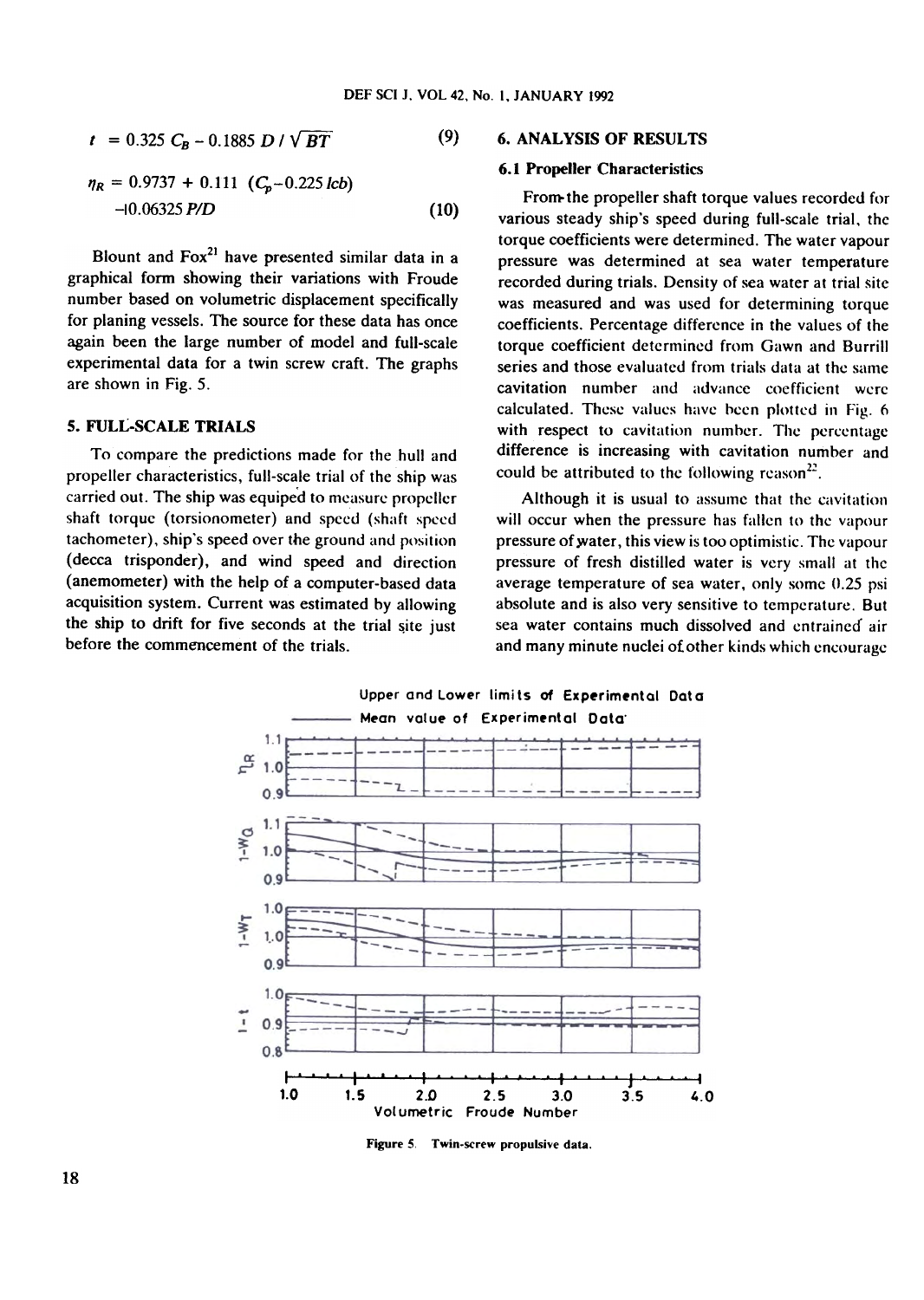

Figure 6. Comparison of trial data with estimated data.

earlier formation of cavities or bubbles and cavitation may occur at local pressures as high as 2.5 psi.

This implies that the propeller thrust break down would occur at higher cavitation numbers, and hence the shaft torque values measured during trials would be less than what they should be. This would lead to lower torque coefficient at the same advance coefficient and cavitation number compared to that evaluated from the series data.

#### 6.2 Holtron's Method

Figure 7 shows the shaft horsepower for different speeds of the ship calculated using Gawn and Burrill cavitating propeller characteristics. Resistance data was obtained from Holtrop<sup>9</sup>. The trial data has also been

superimposed in this figure. There appears, in general, a good agreement between the trial results and predicted power upto 40 per cent of the maximum speed of the vessel. The difference between the two becomes larger at higher speeds of the ship. This can be attributed to the following two reasons.

(a) The relationship between propeller rpm and ship's speed has been considered to be linear through out the operating range of the ship in the above powering prediction program. Figure 8 is an actual plot of the propeller rpm versus ship's speed, which clearly indicates the nonlinear relationship between these two parameters. This may be attributed to the vessel's semi-planing type and the propellers are highly cavitating.



Comparison of predicted power by Holtrop's method and Figure 7. trial data.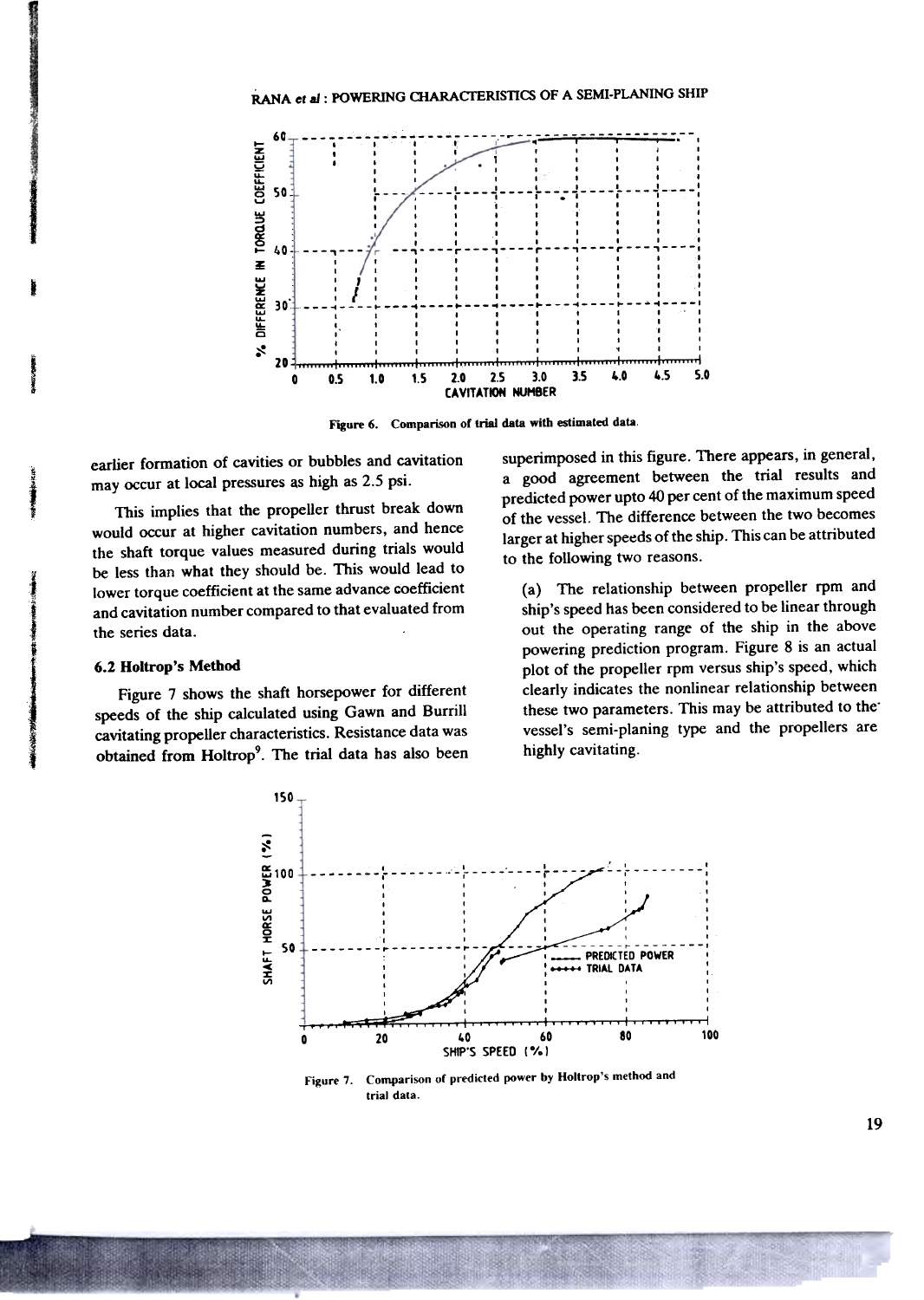

Figure 8. Trial data showing relation between propellor rpm and ship's speed.

applicability of the empirical relations in terms of resistance equations have been used. geometrical parameters of the hull. It appears that (c) The values of the propulsive factors are taken these empirical relations would be more applicable  $\frac{1}{2}$  from Blount and Fox<sup>21</sup>, which are again the mean

#### 6.3 Savitsky and Brown's Method

It may be observed from Fig. 9 that the resistance estimated making use of Savitsky and Brown's method compares well with that obtained from the trials. There can be many reasons for this :

(a) The database from which the 14 terms have been evaluated are specifically for high speed transom stern hull series, which presumably contain large number of planing hulls.

(b) Holtrop's paper does not specify the range of (b) In the planing regime, theoretically derived hull

for a displacement type of a vessel as seen from Fig.7. values taken from a large number of planing craft model test data.

> (d) Geometric characteristics of the hull under consideration fall very well within the range covered by the models. Various graphs have been given by Savitsky and Brown<sup>11</sup> to confirm applicability of the Eqn (5) to the hull form under consideration.

However, certain differences between the predicted and trial data can be observed from Fig. 9 which may be explained as follows:



Figure 9. Comparison or predicted power by Savitsky & Brown method and trial data.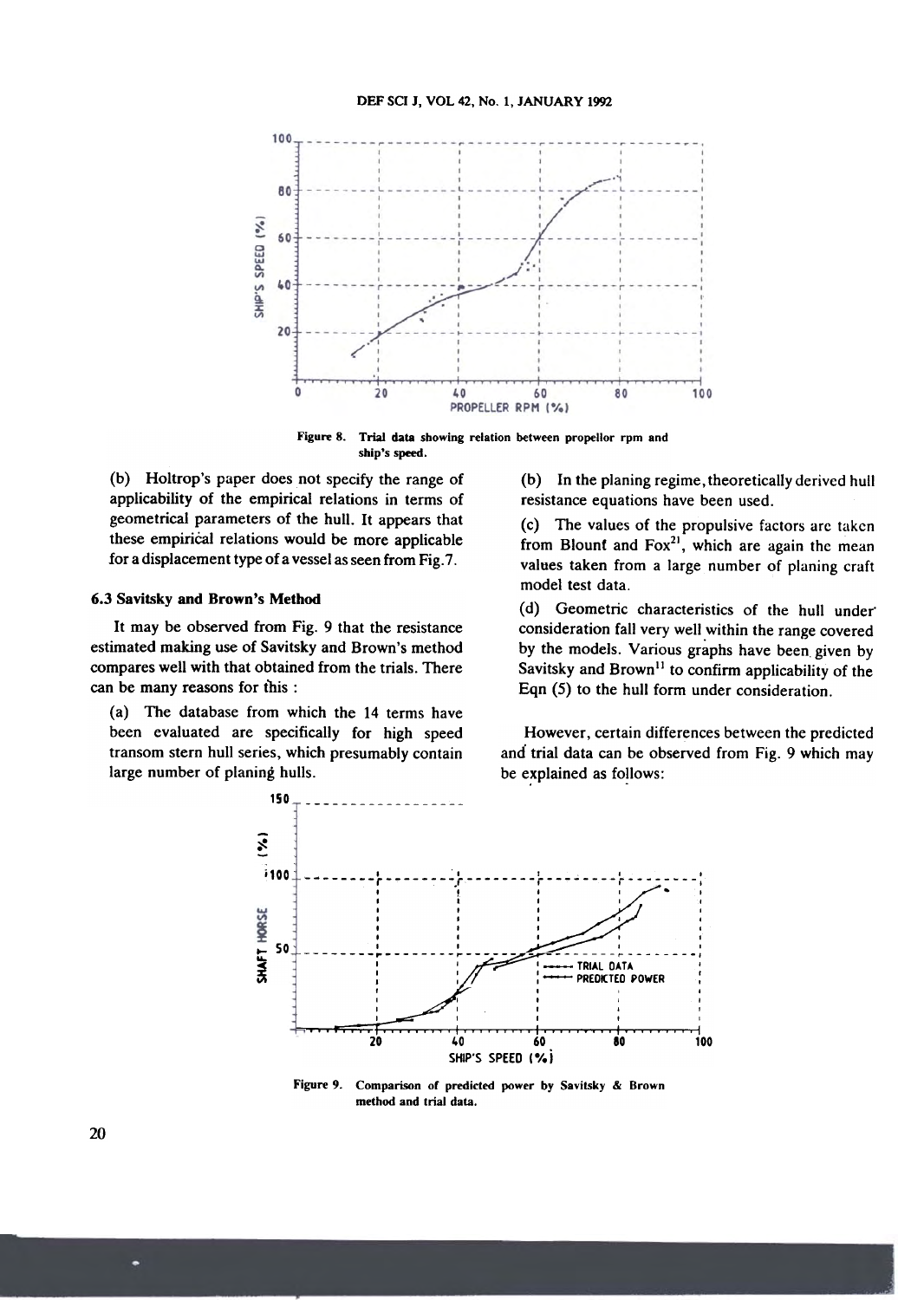

Figure 10. Comparison of predicted power by Savitsky and Brown<sup>11</sup> Holtrop method<sup>9,10</sup> and trial data.

The Gawn and Burrill propeller is a flat faced  $(a)$ one, whereas the ship's propeller under consideration is cambered. Such a propeller will have better characteristics<sup>17</sup> and hence higher cavitation propeller efficiency when operating at lower cavitation numbers. It is expected that when the actual propeller data is used, the shaft power required to propel the ship will be less and hence the difference in predicted power and trial data will become less.

(b) The trial data shows discontinuities in the recorded power vs speed curve. The most predominant discontinuity occurs at approximately 50 per cent of maximum ship's speed probably due to (i) semi-planing and planing type of vessel exhibit a hump in their power vs speed curve, and (ii) there is a changeover from two-engine configuration to four-engine configuration with a resultant difference in the transmission losses.

(c) The trial data covers a speed range of  $10-90$  per cent of maximum ship's speed which corresponds to  $F_{n\tau}$  between 0.267 and 2.28. But as mentioned in Section 2.3, resistance prediction equation used is valid only in the  $F_{nQ}$  range of 1.0 and 2.0.

# 7. CONCLUSION

Software packages have been developed for computing resistances of a ship from the known geometrical characteristics by two different methods. One is specifically good for predicting resistance for displacement type of hulls, whereas the second could be used only for a planing hull, since the resistance prediction equations have been developed based on the database of the transom stern high speed ship only. Comparison between full scale trial results with predicted data regarding ship's resistance observed to be satisfactory.

Figure 10 gives a plot of ship's speed vs power, measured power and power predicted by Holtrop's method, and Savitsky and Brown's methods. From this figure it can be seen that for  $F_{n\sigma}$  < 1.0 Holtrop's method can be used for predicting power required even for a semi-planing ship.

### **ACKNOWLEDGEMENTS**

The authors wish to convey their thanks and appreciation to Mrs Anila Rana for the help rendered by her in digitising the propeller characteristics, data entry and typing the manuscript.

## **REFERENCES**

- Toby, A. S. The evolution of round bilge fast  $\mathbf{I}$ . attack craft hull forms. Naval Engineers Journal, 1987, 99(2), 52-62.
- $S_{\cdot}$  $C$ . Resistance prediction and  $2<sub>1</sub>$ Fung. parameterics studies for high speed displacement hulls. Naval Engineers Journal, 1987, 99(2), 64-80.
- Jons, O. P.; Koelbel, J. & Sheldon, R. A. New  $\mathbf{3}$ . generation of high performance planing craft. Naval Engineers Journal, 1985, 97(2), 234-47.
- Clement, E. P. & Blount, D. L. Resistance tests  $\overline{4}$ . of a systematic series of planing hull forms. Trans. SNAME, 1963, 71, 491-561.